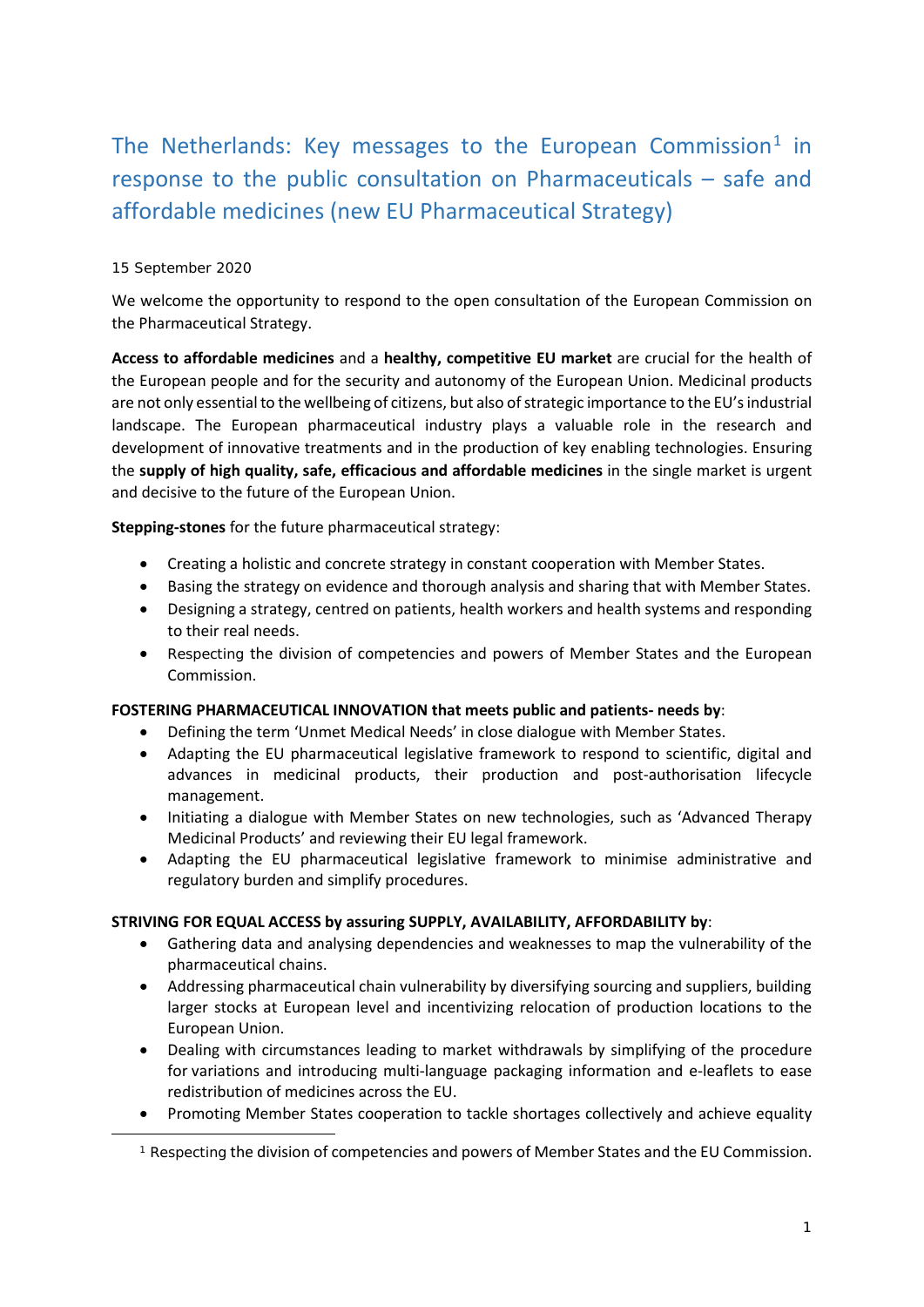of access, affordability and future-proof availability of medicines.

- Paving the way to technical collaboration in HTA through joint alliances.
- Facilitating debates on transparency of costs of research and development.
- Addressing selective market introduction by requiring Market Authorization Holders to market their product in all Member States once its centralized marketing authorization has been granted.

## **ENCOURAGING SUSTAINABLE PRODUCTION, USE AND DISPOSAL** by:

• Tackling residues of pharmaceutical products and antimicrobial resistance.

## **TAKING STOCK ON LESSONS LEARNT** from the coronavirus (COVID-19) pandemic:

- At national level, the need to monitor closely the supply and the market and discuss solutions with pharmaceutical chain stakeholders.
- At European level, the importance of upholding European solidarity and collaboration by promoting positive actions, exchange of information and good practices, foresight of upcoming initiatives, efficient consultation and coordination structures.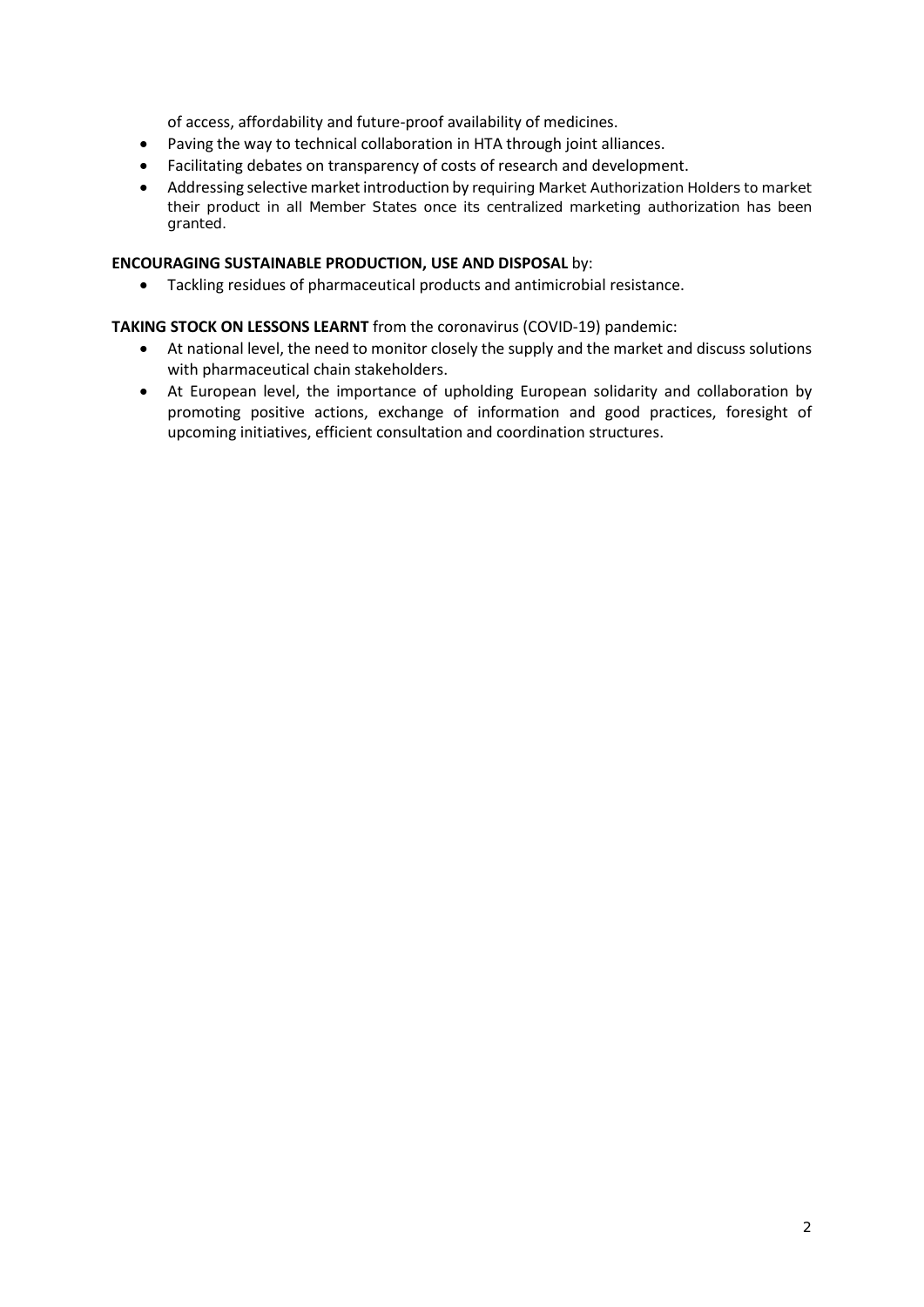## Stepping-stones for the future pharmaceutical strategy

**Creating a strategy that is holistic, but concrete -** While we welcome an all-inclusive strategy, further clarification, discussion and translation of the objectives into concrete and operational actions are needed.

**Basing the strategy on evidence and thorough analysis and sharing that with Member States -** The development of the pharmaceutical strategy and its ensuing measures are to be based on evidence and analysis. Therefore, studies on which the European Commission will build the pharmaceutical strategy must be shared in a timely manner, in order to stimulate debate and exchange of views between the Member States and the Commission. This would include inter alia granting access to any studies, their terms of reference, results, related reports as well as the Commission's analysis thereof.

**Designing a common strategy, centred around users and responding to real needs -** The pharmaceutical strategy should result from a collaboration between the European Commission and all Member States. This is essential to ensure that the content of the pharmaceutical strategy meets the needs of its target groups, i.e. the Member States at a macro-level, cascading ultimately into their health systems, their health professionals, their patients and their citizens at grass-root level. It should therefore be user-centric. This requires active dialogue with the various stakeholders and joint preparation of its content.

**Jointly-developed working plan -** The publication of the Commission strategy should be followed up by a concrete working plan on pharmaceutical policy (2020-2025) in close cooperation between the Member States and the European Commission. This would involve defining a joint programme of objectives and concrete short-term activities, engaging the Member States in the planning and development process, defining coordination roles, and establishing clear and transparent governance and procedures. All this while ensuring proactive exchange of information between the Member States and the Commission.

**Encouraging coherence across ongoing and upcoming EU policies -** The European Commission is currently developing and/or discussing several initiatives that have great implications for the future European pharmaceutical strategy. We propose linking the various components of the upcoming Pharmaceutical Strategy with the new Industrial Strategy for Europe, the European Green Deal, the IP Action Plan, the research and development policy (namely the pharmaceutical R&D within Horizon Europe), the Strategic Approach to Pharmaceuticals in the Environment, the Chemicals Strategy, as well as the EU recovery plan and its EU4Health programme, to duly align overarching objectives and strategic measures.

**Aligning the strategy to the division of competencies and powers** between the EU and Member States and respecting the distinct roles of the Commission and the Member States.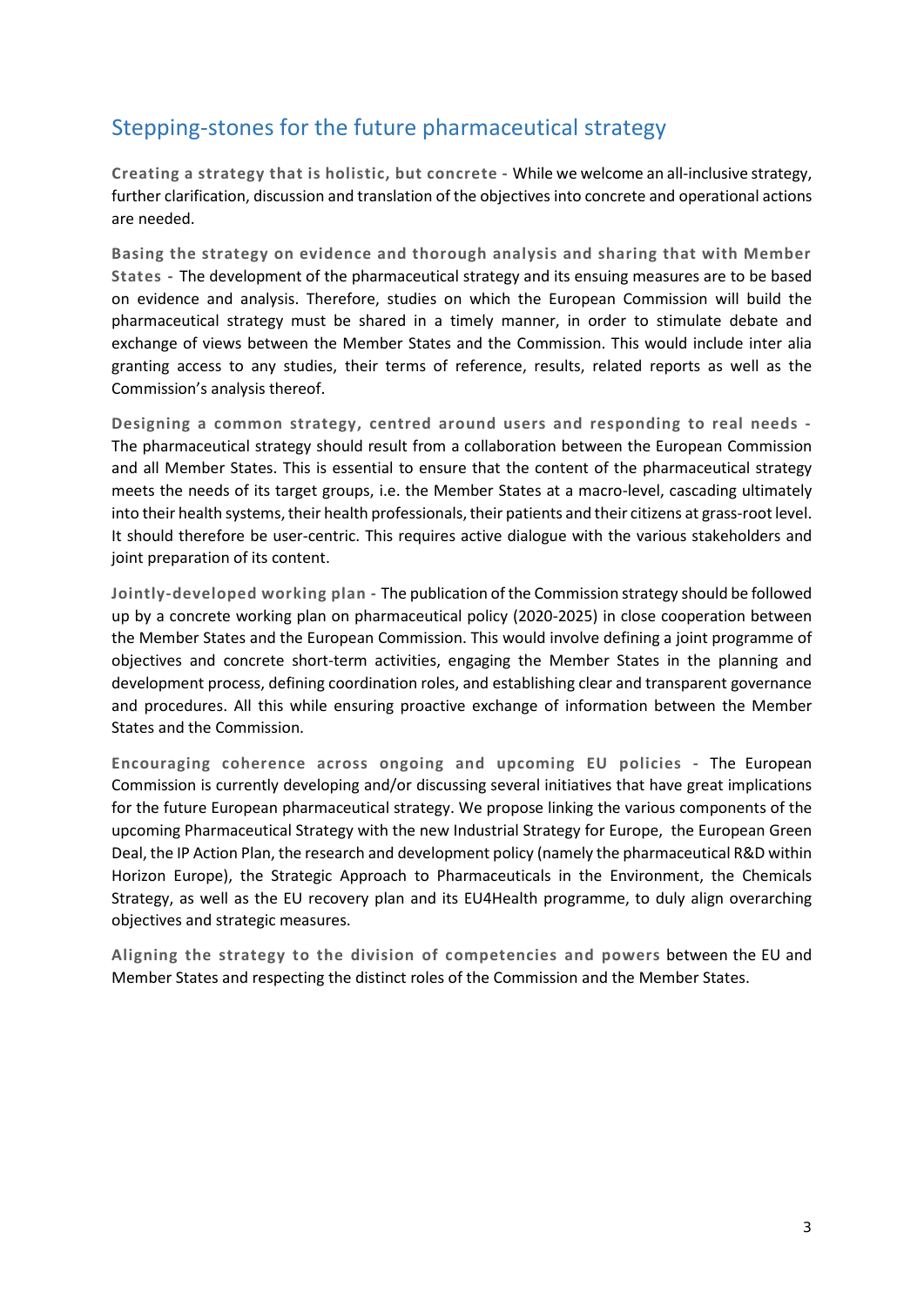**In terms of content, we note below several issues that we consider fundamental to the pharmaceutical strategy.** 

## *FOSTERING PHARMACEUTICAL INNOVATION THAT MEETS PUBLIC AND PATIENTS' NEEDS*

#### *Defining Unmet Medical Needs in close dialogue with Member States*

To support innovative R&D, the EU legislation should become responsive to scientific and technology advancements. Support through funding of public-private partnerships would help align innovation towards public priorities. Yet to be successful, such an initiative would need to be collective. The European Commission could play a role here, by stimulating a debate with Member States on the definition of 'unmet medical need' to identify those priorities, i.e. the target conditions, technologies or patient groups to be addressed by new therapies. Specific European funding can then be directed towards financing research and development for those established unmet medical needs.

We agree that it is important to establish a definition for 'unmet medical need' within the European Union. This should linked to an established timeline, to be agreed beforehand. If a given unmet need is defined for indication A and over 5 or 10 years (the established period) several products are approved to treat that condition, there should be a mechanism or process available through which the initial decision can be revoked, so that condition A would no longer qualify as an unmet medical need. We would also advocate stimulating research in targeted areas at EU level, as it allows allocation of public investment and fine-tuning of key priorities. Depending on the target identified – by condition, by technology or by patient group – a funding instrument would need to be defined.

## *Adapting the legislative framework to respond to digital, scientific and technology advances as well as to minimise administrative and regulatory burden*

The legislative framework for lifecycle management is too burdensome, both from a regulatory and administrative perspective. It also lacks the flexibility to respond to digital, scientific and technological advances. As a result, it falls short from a public health perspective.

Considerable time is spent by both competent authorities and industry on administrative procedures for changes with no or limited impact on public health, to the detriment of changes with high-risk and of benefit to patients. Some regulatory tools meant to reduce administrative and regulatory burden rather increase it. Furthermore, the regulatory framework for post-authorisation lifecycle management was created more than a decade ago when digital solutions for administrative and regulatory processes were considerably less developed and available.

There is also a lack of regional harmonisation as to how post-authorisation changes are processed. This poses problems as supply chains are often global and medicinal products are marketed in more than one region. Furthermore, the regulatory framework is not updated as regularly as needed, in light of advances in science and technology, or of the experience accrued. The opportunities for some flexibility which are provided in the framework are underused or of limited usability due the hindered regional harmonisation and the vigilant approach of regulators.

The combination of these issues has several consequences. Firstly, there is a delay in the implementation of innovations in manufacturing and control processes of products, and changes in such processes are not always promptly addressed or approved by regulators and across all regions. Secondly, knowledge and experience accrued are not reflected in the way post-authorisation changes are handled, most notably with regard to actual risks ensued from certain changes. This is especially applicable to well-established biological and herbal medicinal products. Finally, the regulatory framework is not well suited to govern increasingly complex products or advanced approaches towards manufacturing and control. For instance, new technologies, such as 3D printing of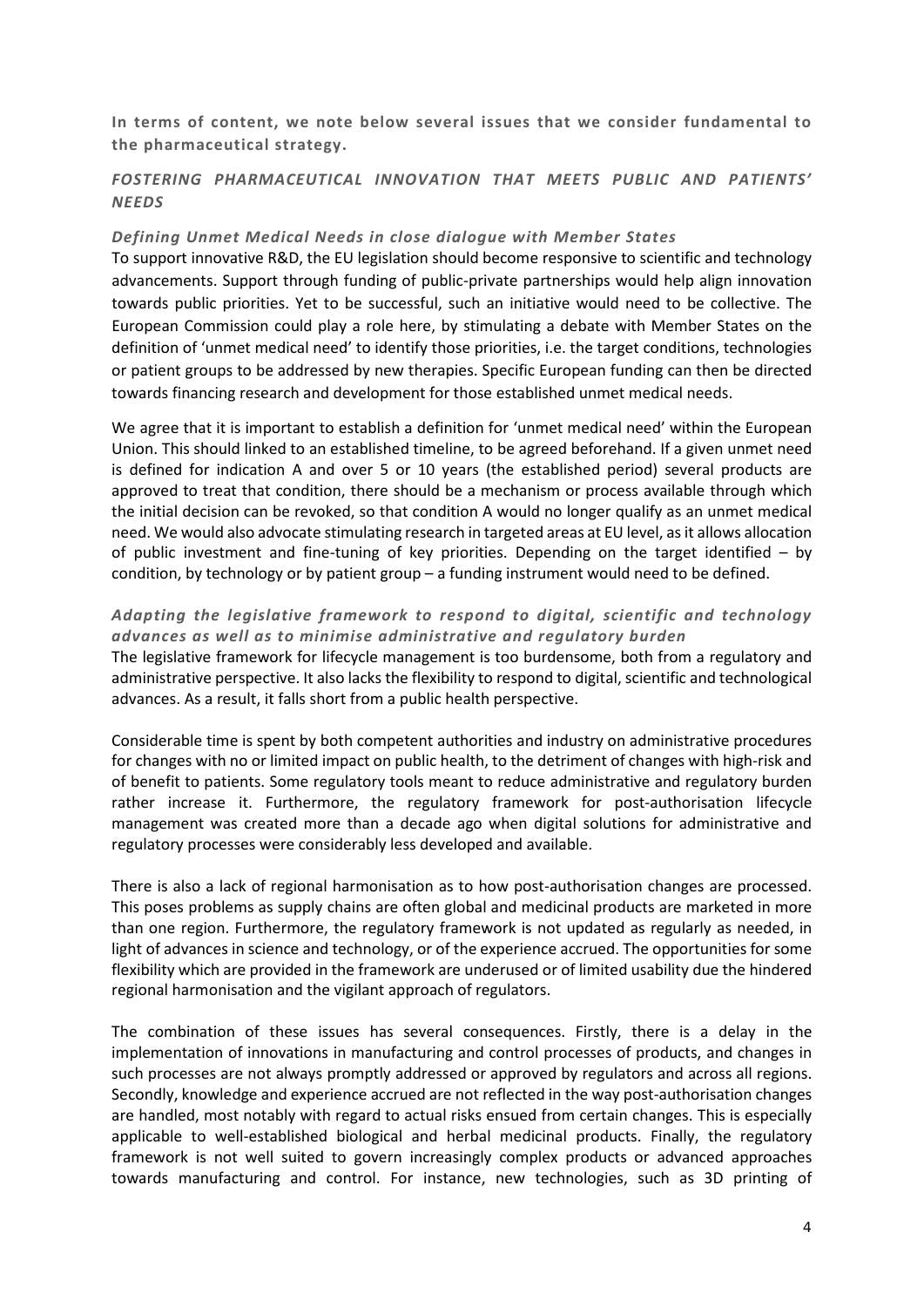pharmaceutical products seem promising, as they are likely to allow tailoring of therapy to meet patients' needs, which is of interest for elderly and children, and could contribute to better adherence to therapy. However, it is an example of a regulatory "grey" zone, which current legislation does not clearly cover.

All of the above-mentioned factors can create an unattractive market environment for (some) pharmaceutical products. Consequently, the supply of (existing) medicinal products may be hampered and patients may not fully benefit from modern technologies. Therefore, the legislative framework should be revised to: (1) foster digital, scientific and technological innovation and continuous improvement in medicinal products, their production and post-authorization lifecycle management; (2) prioritize activities and products with added-value to patients, and; (3) improve product supply and availability.

## *Promoting dialogue on Advanced Therapy Medicinal Products and reviewing their legal framework*

Technology moves at a fast pace. It is challenging to get technological advances approved, as the process of submission and marketing approval is time-consuming. The central marketing authorization leads to a standardization in safety and efficacy, but also introduces some caveats, among which timelagging and rigidity. For some therapies (such as Advanced Therapy Medicinal Products) marketing authorization holders have become more reliant on decentralized procedures and technologies, which in turn pose different challenges.

Over the past years, the first Advanced Therapy Medicinal Products (ATMP's) have received marketing authorization or approval under the Hospital Exemption. Many developments and innovations within ATMP's benefit patients. The definition of ATMP also encompasses various types of therapies with differing characteristics. Some are like classic medicinal products as we know them, while others differ fundamentally as to standardization (for instance, autologous products whereby end-products vary) or even resembling medical devices (such as decentralized 'kits' for point-of-care).

The current legal framework for ATMPs raises several challenges and has shortcomings. Production processes are sometimes decentralized (as opposed to central manufacturing in one or few sites globally), some therapies can be tailored to specific patients, but the procedures for centrallyapproved marketing authorization and hospital exemption do not seem to be sufficiently flexible.

These circumstances raise several questions: how do we ensure an assessment of the efficacy, safety and effectiveness for these therapies, while also granting sufficient room to encourage new scientific developments and possibilities? What should be assessed: the customized therapy or the associated technique or process steps? These are issues which require further scrutiny at EU level. In the short term, we would recommend a dialogue and assessment of these questions. In the long term, a review of the current legal framework and where necessary, changes should be introduced to facilitate and stimulate the uptake of these innovations.

## *Paediatric Regulation*

The Paediatric Regulation does not stimulate the development of medicines to treat diseases which occur only in children. These should be stimulated through other systems.

The Paediatric Regulation establishes that research in children is mandatory for every medicinal product for which a marketing authorisation will be requested. Since 2007 paediatric development joins with the development for a medicinal product for the adult population. Therefore, we questions the need to grant an incentive for a mandatory action.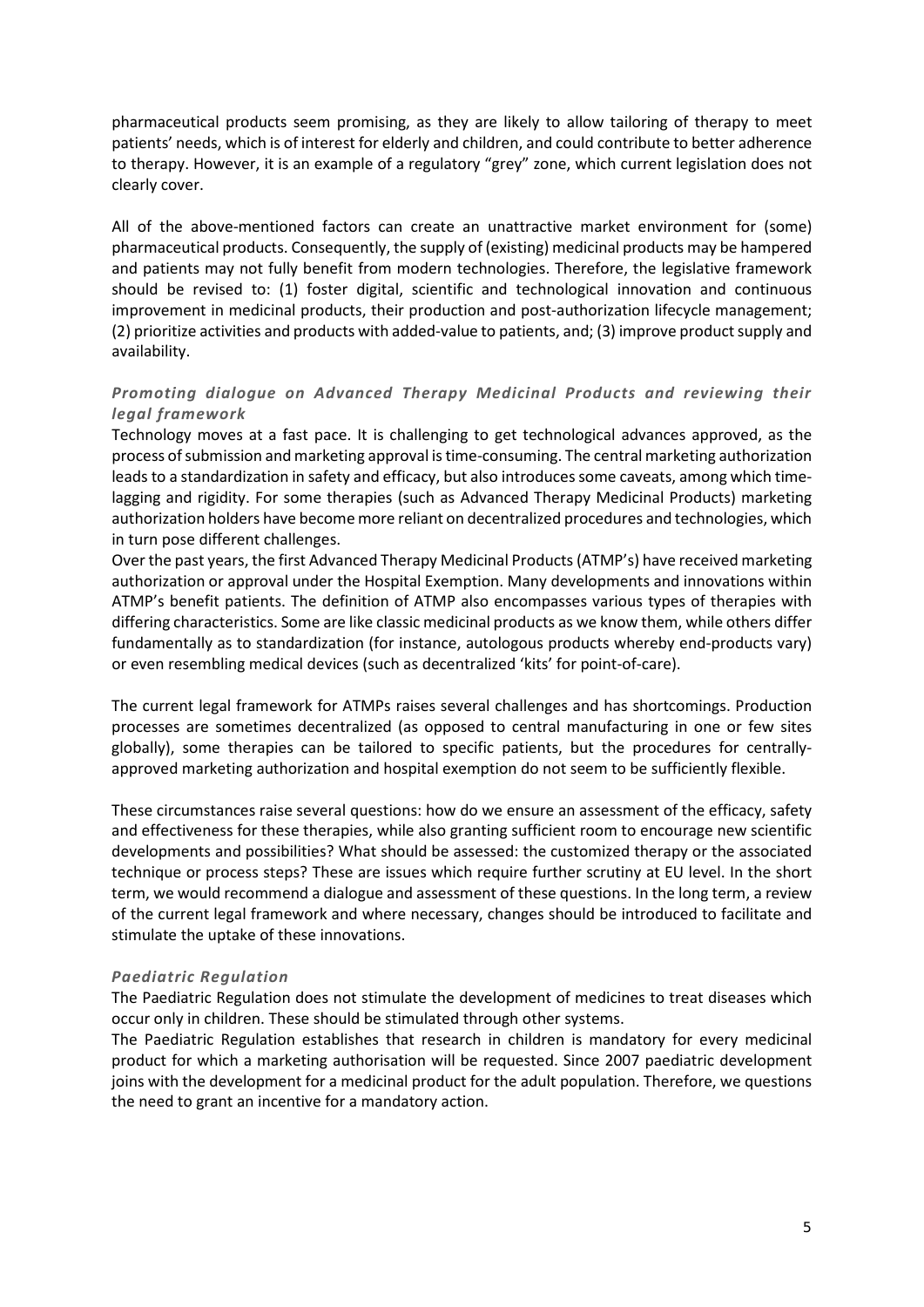#### *STRIVING FOR EQUAL ACCESS BY SECURING SUPPLY, AVAILABILITY, AFFORDABILITY*

## *Addressing pharmaceutical chain vulnerability by diversifying sourcing and suppliers, building stocks and incentivizing production relocation to the EU*

The (global) pharmaceutical chain of production and supply is vulnerable due to several factors among which the reduced number of production locations globally and the concentration of production locations in certain countries. This concerns not only the production of finished products, but also raw materials and intermediate products. The reduced number of production locations cannot respond promptly and increase production when needed. Currently, fewer stocks of finished products are being kept due to 'just-in-time-delivery' principles, which also contributes to the vulnerability of the chain.

The crisis highlighted existing vulnerabilities in medicines' availability as well as one-sided dependencies in raw materials and product supply from a few third countries. We encourage a European response to medicines shortages, which can encompass a diversification of sourcing and suppliers, larger stocks and a greater stimulus for relocation of production locations. These measures would aim to increase the resilience of the pharmaceutical chain and enable an efficient response to peaks in demand, whereby the EU could be leading in innovative, sustainable, efficient and cleaner production. We welcome the coordinating role of the EU Executive Steering group on shortages of medicines caused by major events that was chaired by the European Medicine Agency (EMA).

Our aim is to achieve a healthy investment climate and ecosystem within the EU, where we can foster innovation and decreased undesirable dependency and vulnerabilities in medicine supply and where public and private interests are well-balanced.

## *Gathering data and analysing dependencies and weaknesses to map the vulnerability of the pharmaceutical chains*

Medicines' shortages are a serious worldwide problem, with an increasing trend of shortages being reported annually. In the short term, we would recommend obtaining greater insight into the facts and figures behind the causes of medicines' shortages in Europe. Better knowledge of dependencies and vulnerabilities is needed, both from outside Europe and among Member States, also to establish effective solutions. The research being conducted by the European Commission is very relevant and results should be shared promptly. We also support continuous information exchange among Member States about chosen approaches and their results, as well as sharing of lessons learnt. The European cooperation on shortages established during the COVID-19 crisis should be further evaluated and discussed, to take stock on the experience gained and define a productive way forward. Based on the results thereof, a consistent, longstanding European approach needs to be drafted, which should include both short-term and long-term actions.

#### *Tackling shortages collectively through European Cooperation*

We highlight the need for additional solidarity and cooperation among EU Member States to tackle collectively medicines shortages. Actions should focus on elements where a European approach is necessary and more effective than national initiatives, such as: increasing the availability of stocks in Europe; changing labelling requirements to ease redistribution of medicines across the EU; decreasing the dependencies from third countries by stimulating the production in Europe; harmonizing at EU level the monitoring of national stocks.

#### *Introducing multi-language packaging information and e-leaflets*

The introduction of packaging information in various languages and the dissemination of electronic product information could facilitate the circulation of pharmaceutical products across European Member States.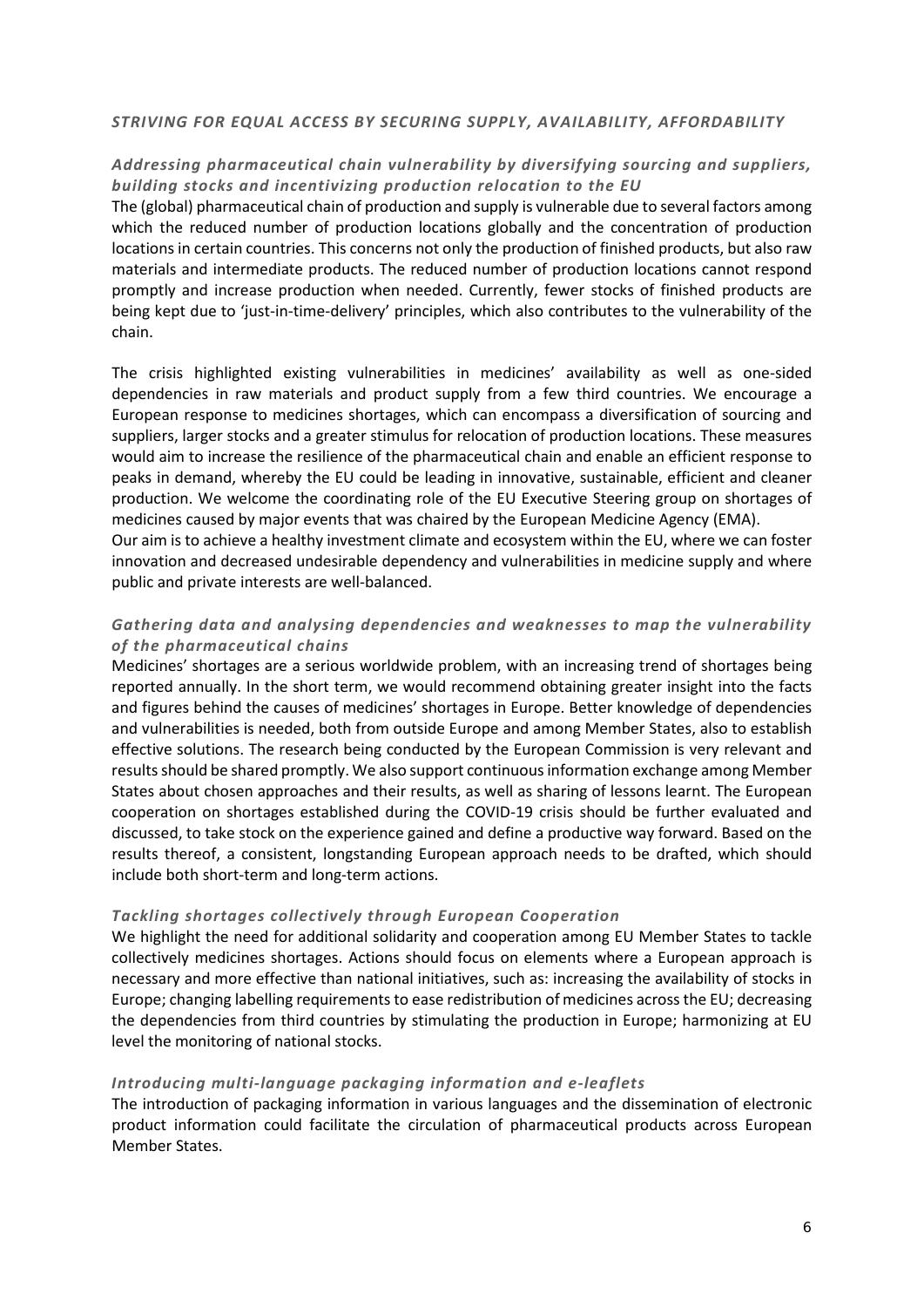#### *Optimizing existing supply chains*

Any changes to the supply chain are likely to have positive and negative implications to the sector and its stakeholders. Therefore, we would warrant a focus on optimizing the use of existing /upcoming suppliers (both in economic and quality factors).

The EU depends on few suppliers of finished products, raw materials and semi-finished products. Other suppliers are only partially able to respond promptly to existing/upcoming shortages. The right incentives would help diversify supply at short-term and later increase production capacity within the EU. A differentiated medicines' supply chain, with sufficient stocks, would increase supply resilience, needed to provide patients the medications they need.

#### *Discussing need and scope of medicines listings*

Before deciding on which type of EU action or initiative is needed to incentivize the production of active pharmaceutical ingredients, it is necessary to further discuss the notion of essential medicines and whether such a list is needed at the EU level, as well as the possible criteria for inclusion. At this stage it is unclear whether the European Commission aims to build an inventory of basic medicines to meet most of European needs (general), or rather develop specific listings for treatments of key conditions that, due to their relevance, are considered critically important to be produced locally. After clarification of the aspects mentioned above and if list of essential medicines at the EU level does become available, then aspects to explore could include: the creation of tax incentives to stimulate companies to establish or relocate API producing plants to the EU; postulating or establishing innovative, technological requirements to lead companies towards sustainable production.

## *Promoting Member States collaboration – to achieve equality of access, affordability and future-proof availability of medicines*

Pricing and reimbursement of medicines is and has traditionally been a national competence. Given the large differentiation of health systems, Member States highly value the ability to determine the price and conditions under which medicines are made available to their patients.

At the same time, this has created a significantly fragmented market. Pricing of drugs is primarily determined internationally, allowing companies to benefit from a divided market, information asymmetries and varying abilities to assess and appropriately set pricing of pharmaceuticals. As countries increasingly face the same dilemmas of affordability and availability of medicines, collaboration is essential.

The strategic goal of the European Commission should be to honour national competences on pricing and reimbursement, yet simultaneously to optimize decision- making by facilitating collaboration among Member States.

## *Paving the way to technical collaboration through joint alliances*

The arising regional alliances, such as the Beneluxa Initiative, have shown that technical collaboration can help bridge inequalities between countries and support efforts to increase affordability and availability. Learning from each other by exchanging policy best practices, sharing information, horizon scanning exercises and performing joint Health Technology Assessments (HTA) are important forms of –voluntary- collaboration, all aiming to fight market opacity and unequal access to medicines in Europe.

The Netherlands believes that the European Commission has an important role in aiding and facilitating collaboration between countries. Most notably, enabling information exchange between regional collaborations, as well as among individual Member States is key to achieve a more balanced pharmaceutical market across the European Union.

One of the examples which Member States acknowledge as valuable, through a more structural – voluntary- collaboration is Health Technology Assessment. The European Commission can play an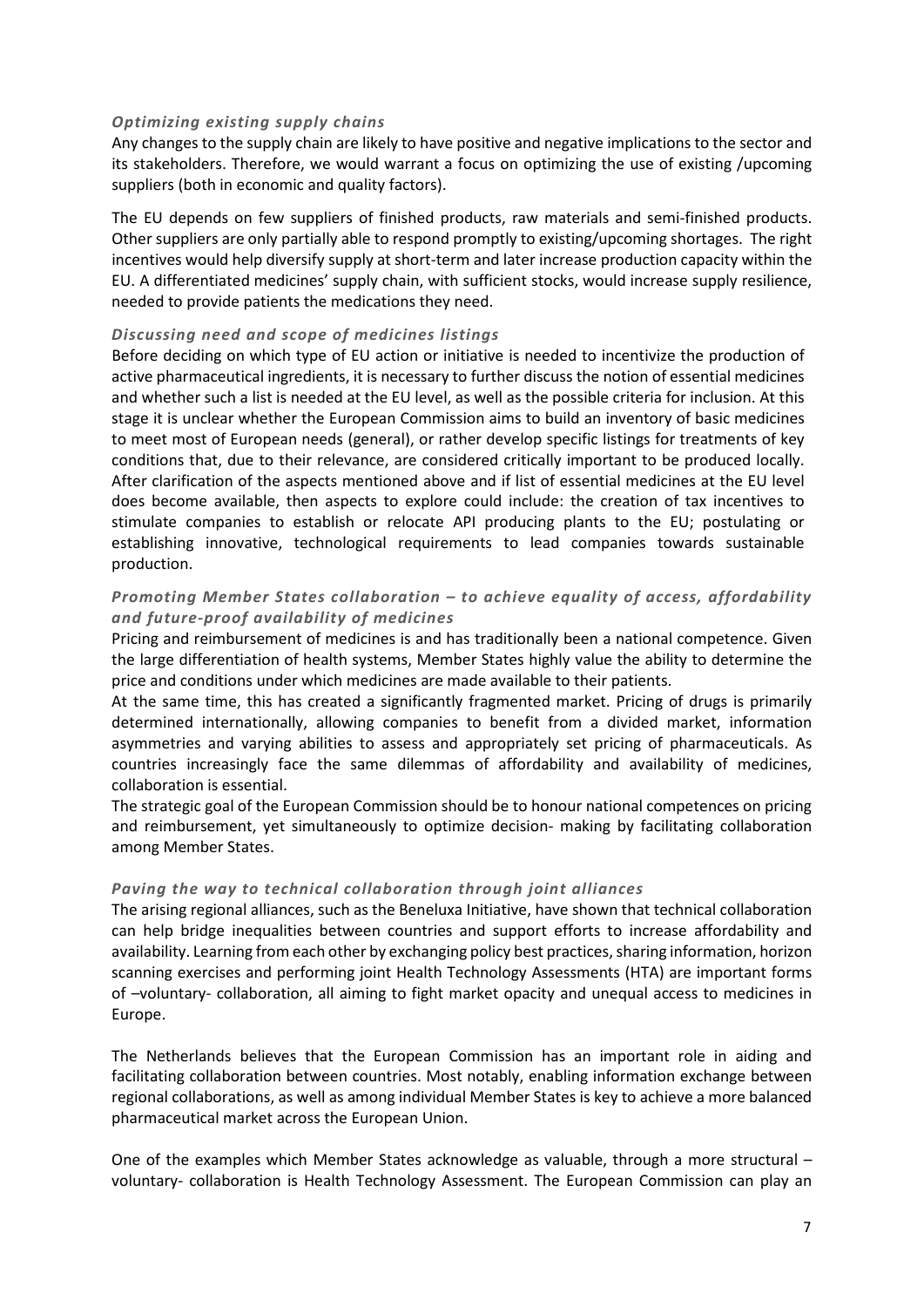important facilitating role in future joint HTA procedures led by Member States. Lessons learnt from the Joint Action EUnetHTA should ultimately lead to harmonized HTA methodology and joint HTA assessments being conducted throughout Europe. By doing so, a level playing field in national reimbursement decisions will be created among Member States, which can then become the stepping stone for joint price negotiations. Therefore, the Netherlands strongly supports the goals of the current legislative proposal on HTA.

New and promising technology developments and therapies pose new dilemmas. Yet there is limited, operational, policy exchange on how to accommodate for such advancements while ensuring the sustainability of our health systems. Debates on transparency or on a comprehensive approach to the use of willingness to pay in price setting would benefit from a well-thought-out platform for information exchange.

Another area of collaboration which countries have implement to support their reimbursement processes, is horizon scanning. The International Horizon Scanning Initiative (IHSI) aims to generate predictive information on new therapies that could pose a challenge for countries. The Initiative consists currently of nine –mostly- European countries, yet all EU Member States might benefit from the type of information that is shared. It could eventually become the core for a coordinated approach to ensure all European patients can benefit from new innovative therapies at a reasonable price.

#### *Facilitating debates on transparency of costs of research and development*

We currently do not have clear evidence supporting claims that low pricing has led to shortages in the supply of pharmaceutical products. Occurring shortages seem to affect several countries at the same time, regardless of the product's price.

There is also a relationship between the availability of new, innovative treatments and their price. Companies' market introduction practices tend to prioritize countries that accept higher pricing. Consequently, patients from smaller or lower-income Member States either are denied access to these medicines or need to wait for several months or even years for their treatments. Recently, countries have gradually introduced managed entry schemes (MEA's) for high-priced medicines. These negotiations can cause (limited) delay in access to treatment patients, but there are also instances whereby MEA's prioritize or limit treatment to specific patient groups due to the product's price.

Many estimates of the costs associated to medicines' development and manufacturing have indicated that overall pricing practices include a significant margin of profit, which is not attributable R&D and production costs. As prices escalate, it is legitimate to question the degree of innovation and value offered by certain new, high-cost therapies. The sustained financial performance of pharmaceutical companies further underwrites the assumption that current prices do not accurately reflect the costs of production and research and development.

Furthermore, even though public funding often supports the R&D of many new pharmaceutical products, current pricing practices of some companies do not reflect their social responsibility to contribute to the sustainability and affordability of health care.

We welcome a joint debate on transparency with Member States and the EU Commission, to discuss a joint approach to introduce greater transparency about the costs of research and development within the European Union. One is only able to measure a fair return on public investment of funds used to support R&D if the actual costs of research and development are also known and available. This is an area where collective action is needed. We would like to refer to the WHO resolution on improving the transparency of markets for medicines, vaccines, and other health products that was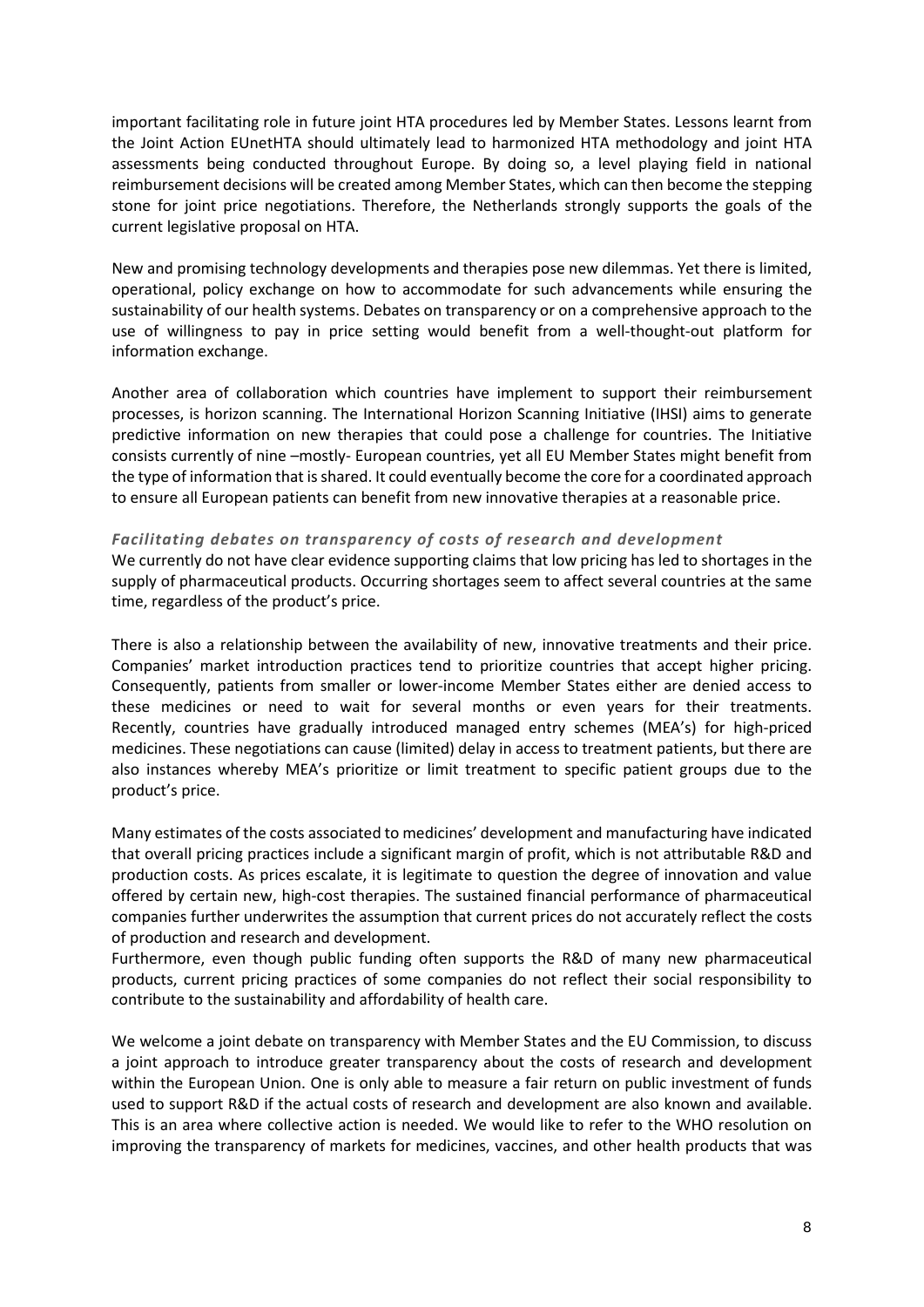also adopted by many EU Member States, as well as to the Beneluxa statement regarding transparency as a key contributor to achieving sustainability of access to medicines.

## *Addressing selective market introduction*

To enable equal access, the Netherlands advocates that pharmaceutical companies should be obligated to market medicines in all Member States once a centralized marketing authorization has been granted.<sup>2</sup> At present, companies can select the Member States where they will market their products. Such choices are frequently based on pricing strategies or expected turnovers. Equal access aims to create an equal playing field for patients and payers. The issue of selective market introduction does require a joint discussion of potential causes and solutions among Member States and the European Commission. Solutions should take potential adverse effects into account, e.g. price increases or limits to supply in smaller markets to comply with regulations.

## *Dealing with circumstances leading to market withdrawals*

The Netherlands supports changes to the legislation to help maintain medicinal products on the market and to prevent shortages. These include the simplification of the procedure for variations, as well as the use of electronic leaflets enabling manufacturers to produce packages that can be used in all Member States, thereby introducing greater flexibility, but still safeguarding patient access to high quality, safe and efficacious medicines with the correct product information.

The costs involved in sustaining single-language packaging are high and the return on investment is low for some companies (as the market share is also low at national level). By pooling market-shares across various EU Member States, marketing authorisation holders could be stimulated to keep their product on the EU market.

We attribute the increase in market withdrawals due to manufacturers' decisions is to a combination of factors, among which efforts to manage or reduce medicines' prices and existing regulatory burden and segmentation. When combined, such factors can create an unattractive market environment for some pharmaceutical products. Most notably, the legislative framework for lifecycle management is burdensome, from a regulatory and administrative perspective, lacking the flexibility to respond to digital, scientific and technological advances. Consequently, the manufacturing and control processes of products that have been longer on the market are not always updated to remain state-of-the-art, also due to high costs, and eventually some are withdrawn.

## *ENCOURAGING SUSTAINABLE PRODUCTION, USE AND DISPOSAL*

-

*Tackling residues of pharmaceutical products and addressing Antimicrobial Resistance* The current regulatory framework for pharmaceuticals and relevant policies require strengthening to address the emerging problem of environmental pollution and the emergence of antimicrobial resistance.

However, measures to be developed should not jeopardize access to medicines. Active pharmaceutical ingredients that are better degradable in the environment are also likely to be quickly degraded in the human body, leading to higher and more frequent dosing. This would not only negatively affect the environment but also increase the frequency and severity of side-effects.

<span id="page-8-0"></span><sup>2</sup> [https://www.government.nl/latest/news/2017/10/24/the-netherlands-launches-initiative-for-full-access-to](https://www.government.nl/latest/news/2017/10/24/the-netherlands-launches-initiative-for-full-access-to-medicines-in-all-eu-member-states)[medicines-in-all-eu-member-states](https://www.government.nl/latest/news/2017/10/24/the-netherlands-launches-initiative-for-full-access-to-medicines-in-all-eu-member-states)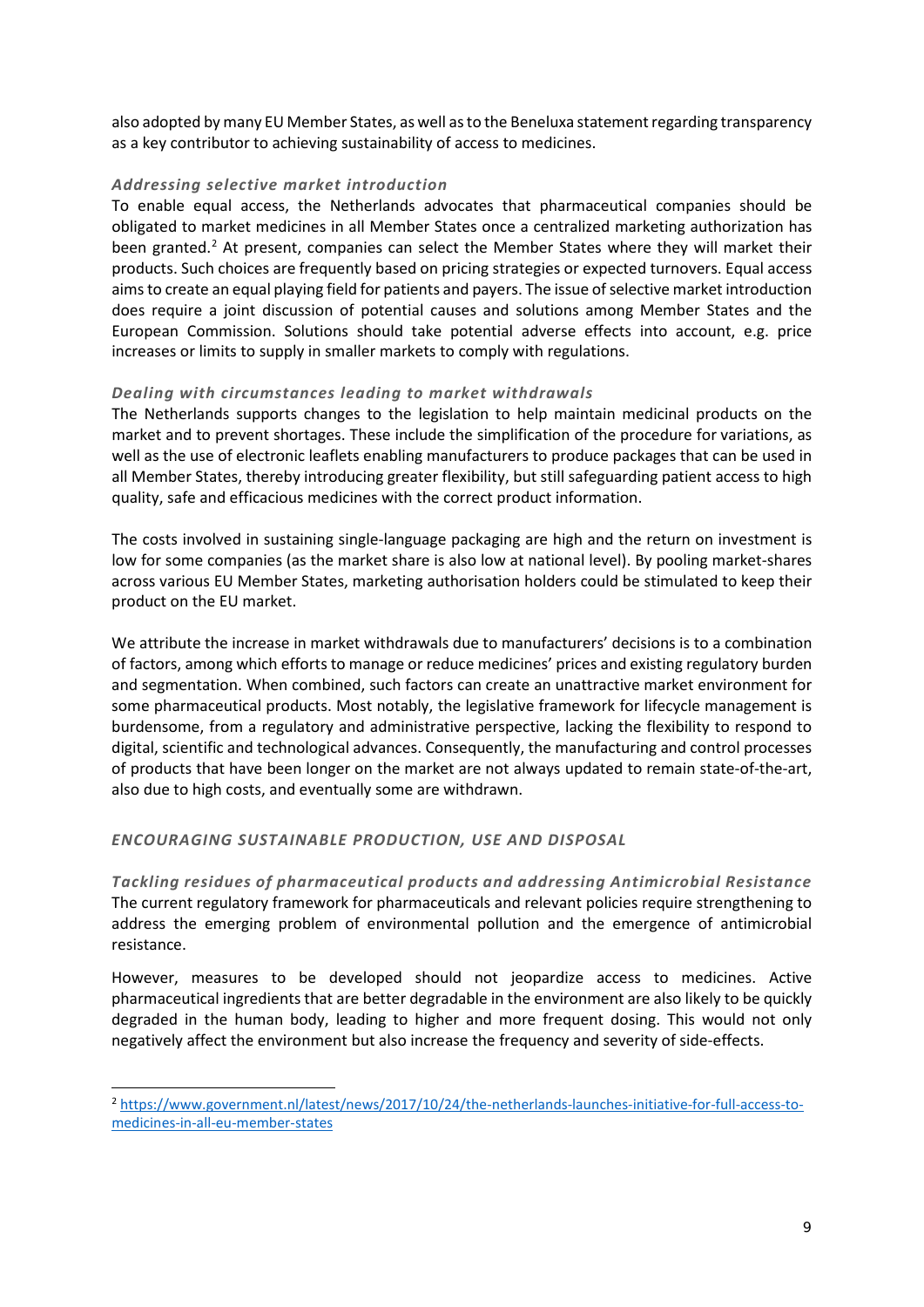The EU pharmaceutical strategy should have a clear link to: the European One Health Action Plan against antimicrobial resistance, to the EU strategic approach to pharmaceuticals in the environment, and should support the work done by the relevant ad hoc working group of the Pharmaceutical Committee. It should also create a link between legislation on water, chemicals and the environment as well as the EU Green Deal's chemicals strategy for sustainability.

Pharmaceutical residues are introduced in the environment during production, use and disposal. Therefore, routine dialogue and collaboration between the healthcare, environmental, agriculture and water sector are key to create mutual understanding and efficient problem solving. 'Best practices' need to be established and should be shared among Member States, as is currently done via the pharmaceutical committee ad hoc working group on medicines and the environment.

In what concerns antimicrobial R&D, it is essential to stimulate pharmaceutical companies to invest again in antibiotic development. Analyses of development pipelines indicate a shortage of products in development around phase 2 and 3. Small companies bringing products into the market often do not survive. There is ongoing research at academic level taking place, the difficulty lies in ensuring that promising products do reach and remain on the market, ultimately benefiting patients. That requires the expertise and resources of the pharmaceutical industry.

Nevertheless, while investment in new antibiotics is welcomed, if these are not used prudently, then antimicrobial resistance is likely to persist. The priority should be reducing unnecessary antibiotic use. This goes hand in hand with measures to encourage prudent use of antibiotics. These can include regulation (long-term)., as well as policies to raise awareness and provide information to healthcare professionals and patients (quick-win).

Raising the awareness of citizens and healthcare professionals about the appropriate use and disposal of medicines in general and antibiotics, in particular, is paramount. Labelling antimicrobial agents as prescription-only, while encouraging prudent prescription by physicians, could reduce the environmental impact at user level. A reduction in inappropriate prescription could be achieved by developing better point-of-care diagnostic tools that provide accurate information on whether antibiotics are required to treat the patient.

Transparency is key. Objective, user-friendly information should be publicly available about the environmental risks of medicinal products. Patients can then make a joint informed decision with healthcare professionals about their treatment choice over other equivalent therapeutic options. In addition, transparency about environmental data allows the water-treatment sector to recognize and understand risks and to monitor pharmaceuticals accordingly in certain 'hot spots'. This would require agreement about the level of evidence of environmental risks, which would then be applicable to all medicinal products.

We further support the principle that when a risk to the environment is identified in the Environmental Risk Assessment (ERA), adequate monitoring should be in place, combined with a regular review of its environmental risks. In addition, we support the EU Strategy on pharmaceuticals in the environment, which states that the environmental risk assessment and environmental expertise within the EU need to be improved.

Further, to prevent introduction of pharmaceuticals into the environment at production level, the regulatory framework of Good Manufacturing Practices (GMP) could be considered as a useful instrument and include standards for waste and wastewater management. In addition, production that is both environmentally-friendly and responsible should be stimulated, as well the number of specific groups of active substances, such as contrast agents, should be reduced in wastewater.

The development of personalised medicine and the improvement of diagnostic and delivery methods to reduce the use of pharmaceuticals should also be stimulated.